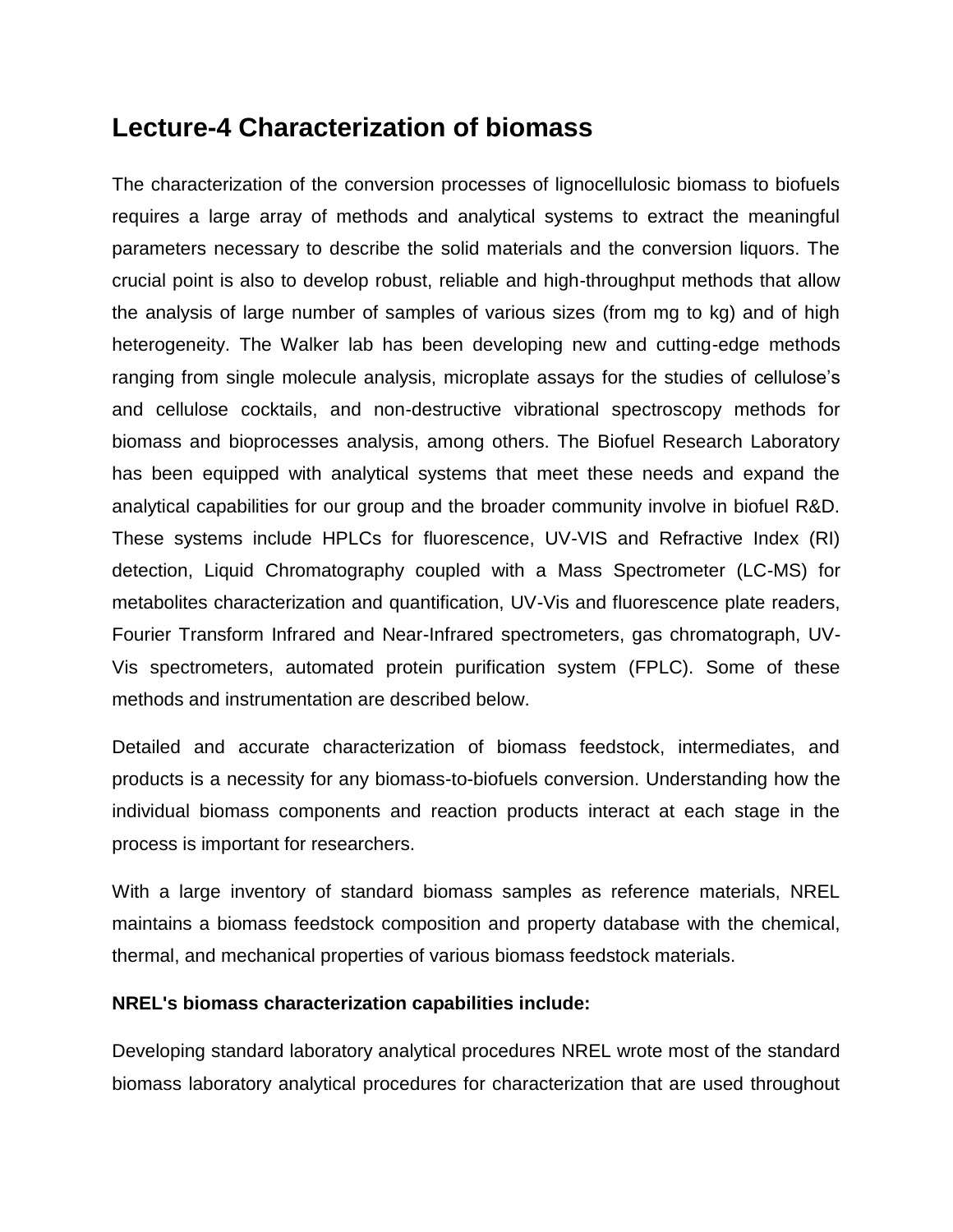the research community. At NREL, we develop new methods and tools to understand more about chemical composition of raw biomass feedstock and the solid, liquid, and slurry samples produced during conversion.

Performing real-time biomass analysis NREL combines multivariate analysis with nearinfrared spectroscopy to provide real-time biomass analysis. Using this rapid analysis technique, researchers can analyze a wide range of physical and chemical characteristics of raw and processed biomass within minutes instead of days.

Investigating structural changes Researchers investigate structural changes in biomass from the plant tissue to the macromolecular scale using established and advanced imaging tools in the Biomass Surface Characterization Laboratory. NREL has developed methods to visualize the deconstruction of plant cell walls during biomass conversion. This provides an understanding, for example, of the behavior of lignin during the pretreatment process or of the interactions between enzymes and the biomass cell wall.

With such a wide range of biomass sources and production process variables, understanding the chemical composition of the material becomes an important issue.

# **Typical biomass components**

# **(a) Cellulose**

A polysaccharide in which D-glucose is linked uniformly by β-glucosidic bonds. Its molecular formula is  $(C_6H_{12}O_6)_n$ . The degree of polymerization, indicated by n, is broad, ranging from several thousand to several tens of thousands. Total hydrolysis of cellulose yields D-glucose (a monosaccharide), but partial hydrolysis yields a disaccharide (cellobiose) and polysaccharides in which n is in the order of 3 to 10. Cellulose has a crystalline structure and great resistance to acids and alkalis.

# **(b) Hemicellulose**

A polysaccharide whose units are 5-carbon monosaccharides including D-xylose and Darabinose, and 6-carbon monosaccharides including D-mannose, D-galactose, and Dglucose. The 5-carbon monosaccharides outnumber the 6-carbon monosaccharides, and the average molecular formula is  $(C_5H_8O_4)$ n. Because the degree of polymerization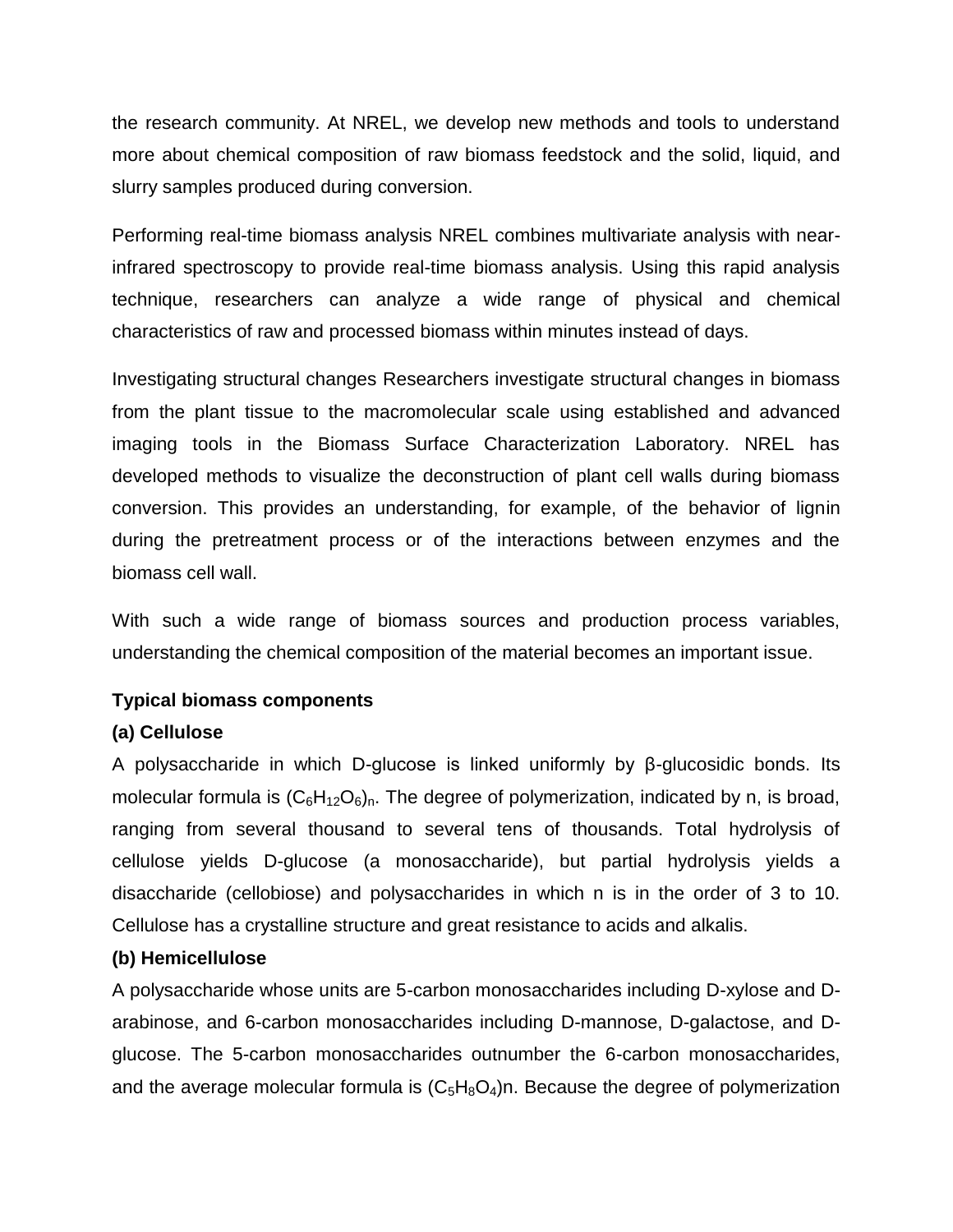n is 50 to 200, which is smaller than that of cellulose, it breaks down more easily than cellulose, and many hemicelluloses are soluble in alkaline solutions. A common hemicellulose is xylan, which consists of xylose with 1,4 bonds. Figure 2.3.1-c shows the structural formula of xylan. Other hemicelluloses include glucomannan, but all hemicelluloses vary in amounts depending on tree species and the part of the plant.

#### **(c) Lignin**

A compound whose constituent units, phenylpropane and its derivatives, are bonded 3 dimensionally. Its structure is complex and not yet fully understood. Figure 2.3.1-d shows a constituent unit. Its complex 3-dimensional structure is decomposed with difficulty by microorganisms and chemicals, and its function is therefore thought to be conferring mechanical strength and protection. Cellulose, hemicellulose, and lignin are universally found in many kinds of biomass, and are the most plentiful natural carbon resources on Earth.

#### **(d) Starch**

Like cellulose, starch is a polysaccharide whose constituent units are D-glucose, but they are linked by α-glycosidic bonds. Owing to the difference in the bond structures, cellulose is not water-soluble, while part of starch is soluble in hot water (amylose, with a molecular weight of about 10,000 to 50,000, accounting for 10%–20% of starch) and part is not soluble (amylopectin, with a molecular weight of about 50,000 to 100,000, accounting for 80%–90% of starch). Starch is found in seeds, tubers (roots), and stems, and has a very high value as food.

#### **(e) Proteins**

These are macromolecular compounds in which amino acids are polymerized to a high degree. Properties differ depending on the kinds and ratios of constituent amino acids, and the degree of polymerization. Proteins are not a primary component of biomass, and account for a lower proportion than do the previous three components.

# **(f) Other components (organic and inorganic)**

The amounts of the other organic components vary widely depending on specie, but there are also organic components with high value, such as glycerides (representative examples include rapeseed oil, palm oil, and other vegetable oils) and sucrose in sugarcane and sugar beet. Other examples are alkaloids, pigments, terpenes, and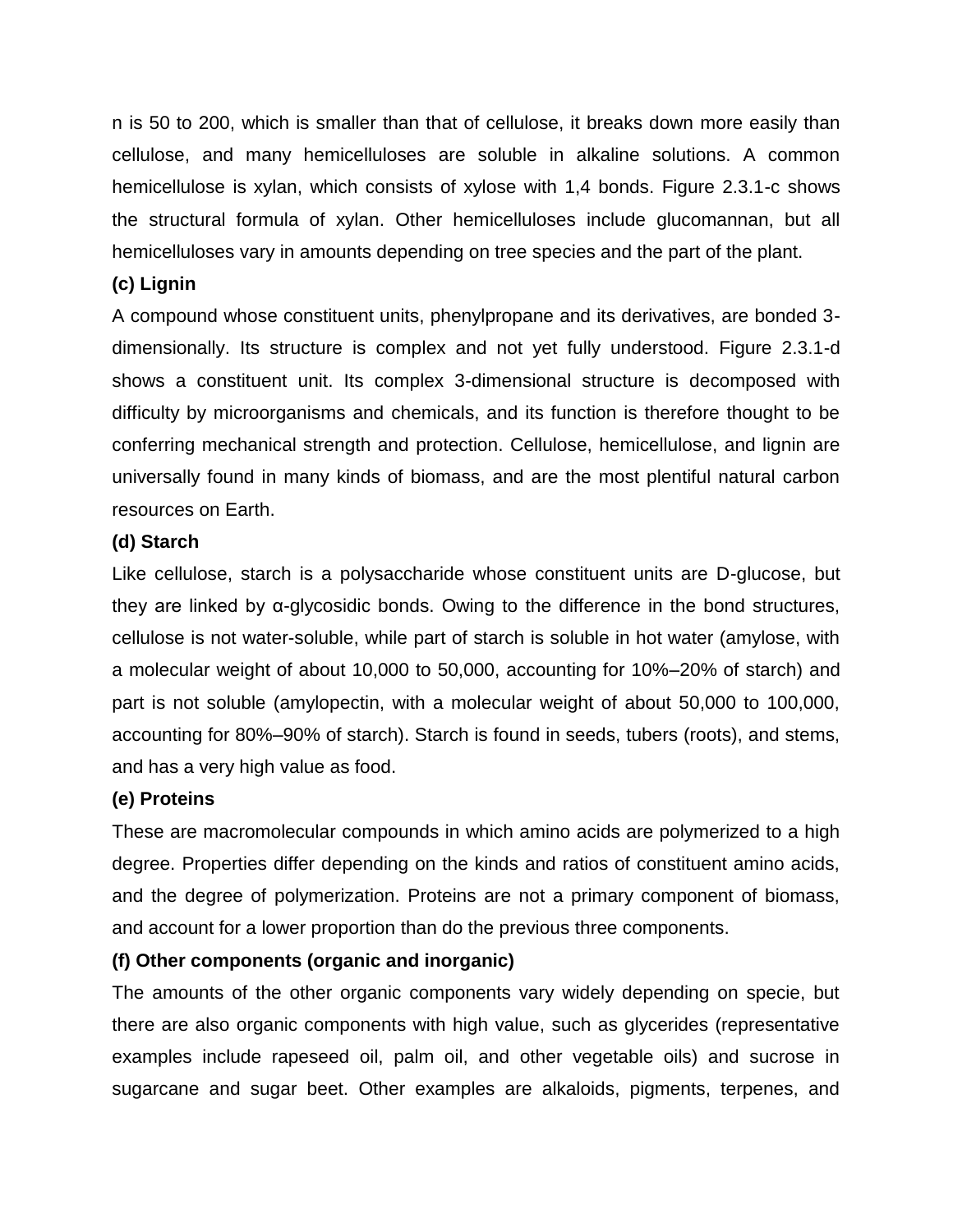waxes. Although these are found in small amounts, they have very high added value as pharmaceutical ingredients. Biomass comprises organic macromolecular compounds, but it also contains inorganic substances (ash) in trace amounts. The primary metal elements include Ca, K, P, Mg, Si, Al, Fe, and Na. Substances and their amounts differ according to the feedstock type.

*Several of the industry standard tests for characterizing biomass are described below:*

# **Total Solids**

A way to determine the moisture content within the sample.

# **Ash Determination**

The amount of inorganic or mineral material present in the sample.

# **Exhaustive Ethanol and Water Extractable:**

The removal of non-structural material from the biomass sample to prevent interferences during other analyses, as well as free sugar determination.

# **Structural Carbohydrates:**

The determination of glucose, xylose, galactose, arabinose and mannose concentrations in the sample; used to determine cellulose and hemicellulose concentrations in the biomass.

# **Acetyl Content:**

Acetic acid concentration in the sample, may also include formic and levulinic acid content depending on the feedstock.

# **Lignin:**

Determination of the structural plant material that does not contribute to the sugar content in the sample.

# **Starch Content:**

Represents the readily available source of sugar within some feedstock.

# **Ethanol Content:**

Analysis of fermentation broths using gas chromatography.

# **Bomb Calorimetry:**

The determination of the sample's calorific value.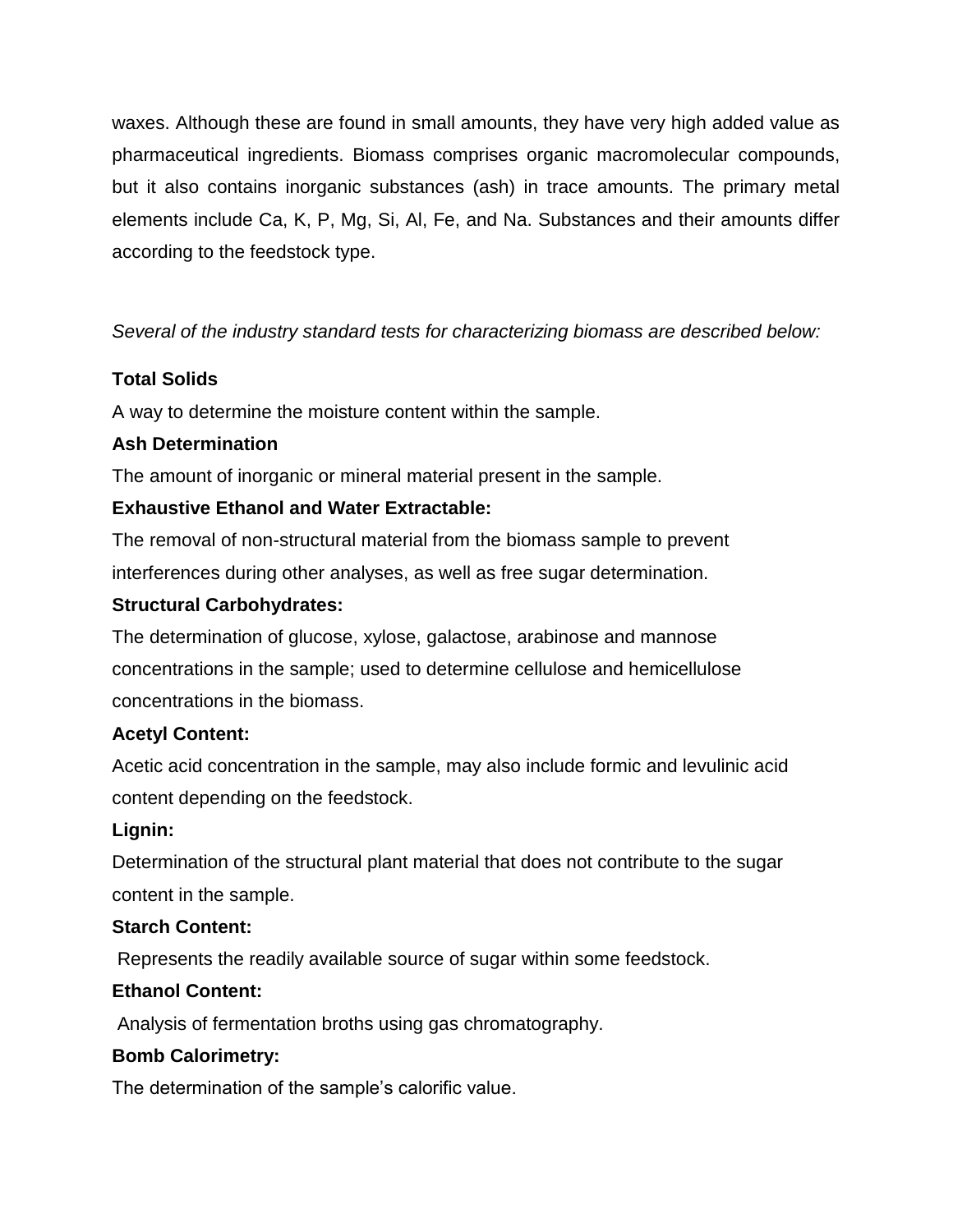Using FT-MIR, fundamental vibrations of complex organic samples can be analyzed and sample specific fingerprints can be obtained. FT-MIR exploits the mid-infrared region (4,000 - 400 wavenumber, cm-1). A wild range of samples can be analyzed, categorized and quantified by FT-MIR, ranging from microbes to proteins and biomass. Applied to lingo-cellulosic biomass conversion for sugar production, the prominent peaks within the spectra are at 1033, 1059, 1112, and 1163 cm-1 where 1033 and 1059 cm-1 correspond to C-O stretching vibration, 1112 cm-1 corresponds to asymmetric glucose ring stretch, and 1163 cm-1 corresponds to C-O-C asymmetric vibrations within cellulose. Another important peak pertinent to enzymatic hydrolysis of cellulose is the peak at 897 cm-1 corresponding to beta-glucosidic bonds of amorphous cellulose. Therefore a direct analysis of conversion efficiency can be performed using FT-IR. The most advanced FT-MIR can be coupled with automated platforms for high throughput analysis in a 96-well microplate format.

#### **Fourier Transform Near Infrared spectrometer (FT-NIR)**

Chemometric models associated with Near Infrared (NIR) spectral analysis lends themselves handily to the high throughput, off-line or on-line, monitoring and process control industry, where fast and inexpensive systems are needed to test, predict and make decisions about product quality, or real-time adjustments with online process monitoring. These methods have been developed for agricultural and industrial applications mainly to assess the quality of feeds. FT-NIR is based on the quantification of the vibration overtone intensities in the near-infrared region (12,000-4,000 wavenumber, cm-1). Fourier Transform Near Infrared spectroscopy (FT-NIR) and multivariate modeling are the core of new analytical methods that can be applied for the high-throughput, fast, online or offline analysis of biomass throughout the logistics of the harvest, storage, conversion and assessing chemical composition of biomass. Indeed, the new generations of FT-NIR spectrometers have gained in improved accuracy and reliability compared to diffusive NIR spectrometers (NIRS). The most recent advances